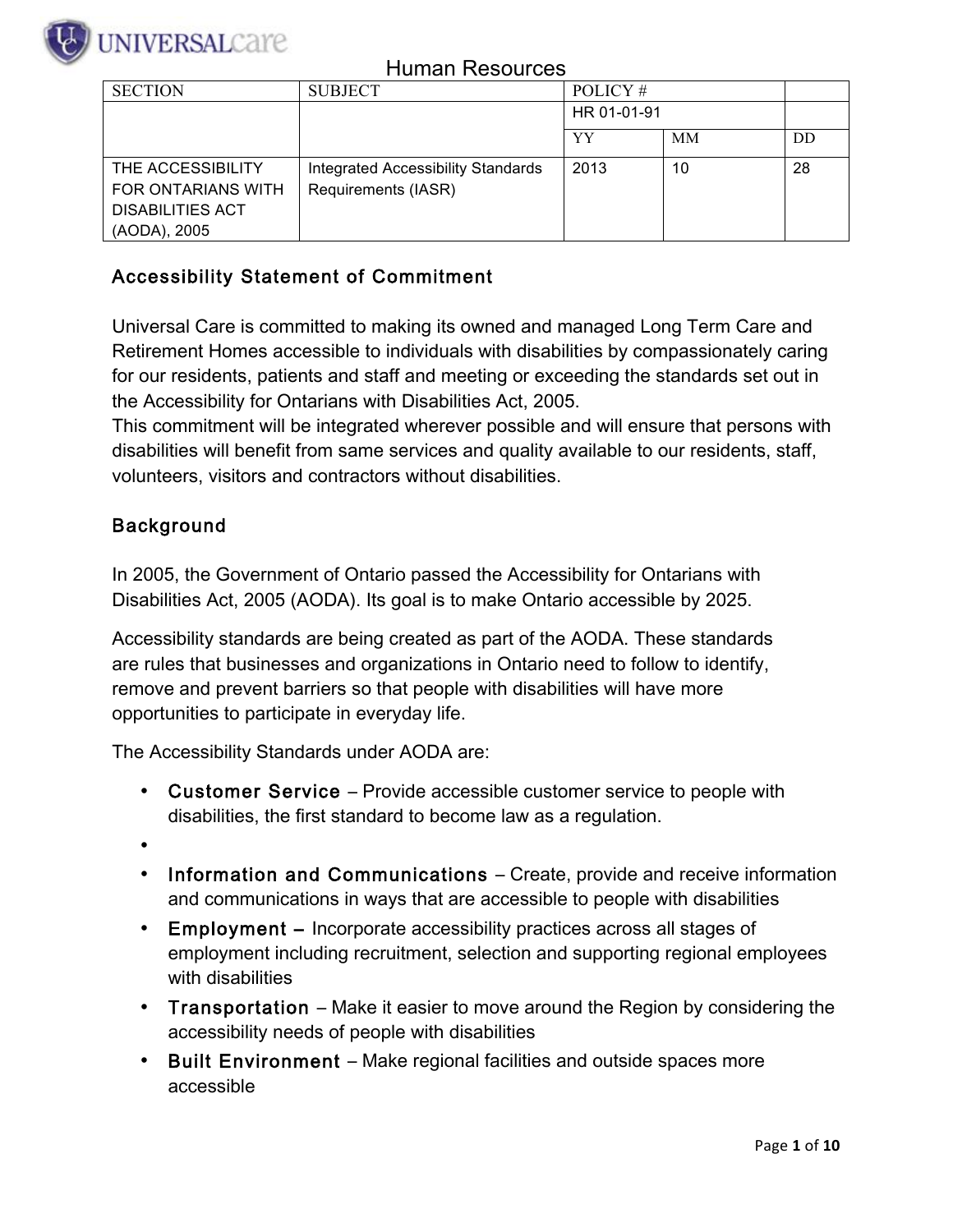

| <b>SECTION</b>          | <b>SUBJECT</b>                            | POLICY #    |           |    |
|-------------------------|-------------------------------------------|-------------|-----------|----|
|                         |                                           | HR 01-01-91 |           |    |
|                         |                                           | YY          | <b>MM</b> | DD |
| THE ACCESSIBILITY       | <b>Integrated Accessibility Standards</b> | 2013        | 10        | 28 |
| FOR ONTARIANS WITH      | Requirements (IASR)                       |             |           |    |
| <b>DISABILITIES ACT</b> |                                           |             |           |    |
| (AODA), 2005            |                                           |             |           |    |

The "Integrated Accessibility Standards Regulation" has four areas of focus:

- General Requirements which applies to all three Standards
- Information and Communications
- Employment
- Transportation

#### DEFINITIONS

"Disability" - according to the Accessibility for Ontarians with Disability Act 2005 means that:

(a) Any degree of physical disability, infirmity, malformation or disfigurement that is caused by bodily injury, birth, defect, or illness and, without limiting the generality of the foregoing, includes diabetes mellitus, epilepsy, a brain injury, any degree of paralysis, amputation, lack of physical coordination, blindness or visual impediment, deafness or hearing impediment, muteness or speech impediment, or physical reliance on a guide dog or other animal or on a wheelchair or other remedial appliance or device4,5

(b) A condition of mental impairment or a developmental disability4,5

(c) A learning disability, or a dysfunctional in one or more of the processes involved in understanding or using symbols or spoken language4,5

(d) A mental disorder4,5

(e) An injury or disability for which benefits were claimed or received under the insurance plan established under the Workplace Safety or Insurance Act, 1997; ("handicap") 4

Any degree of physical disability may include, but not limited to:

- Diabetes mellitus
- Arthritis
- **Epilepsy**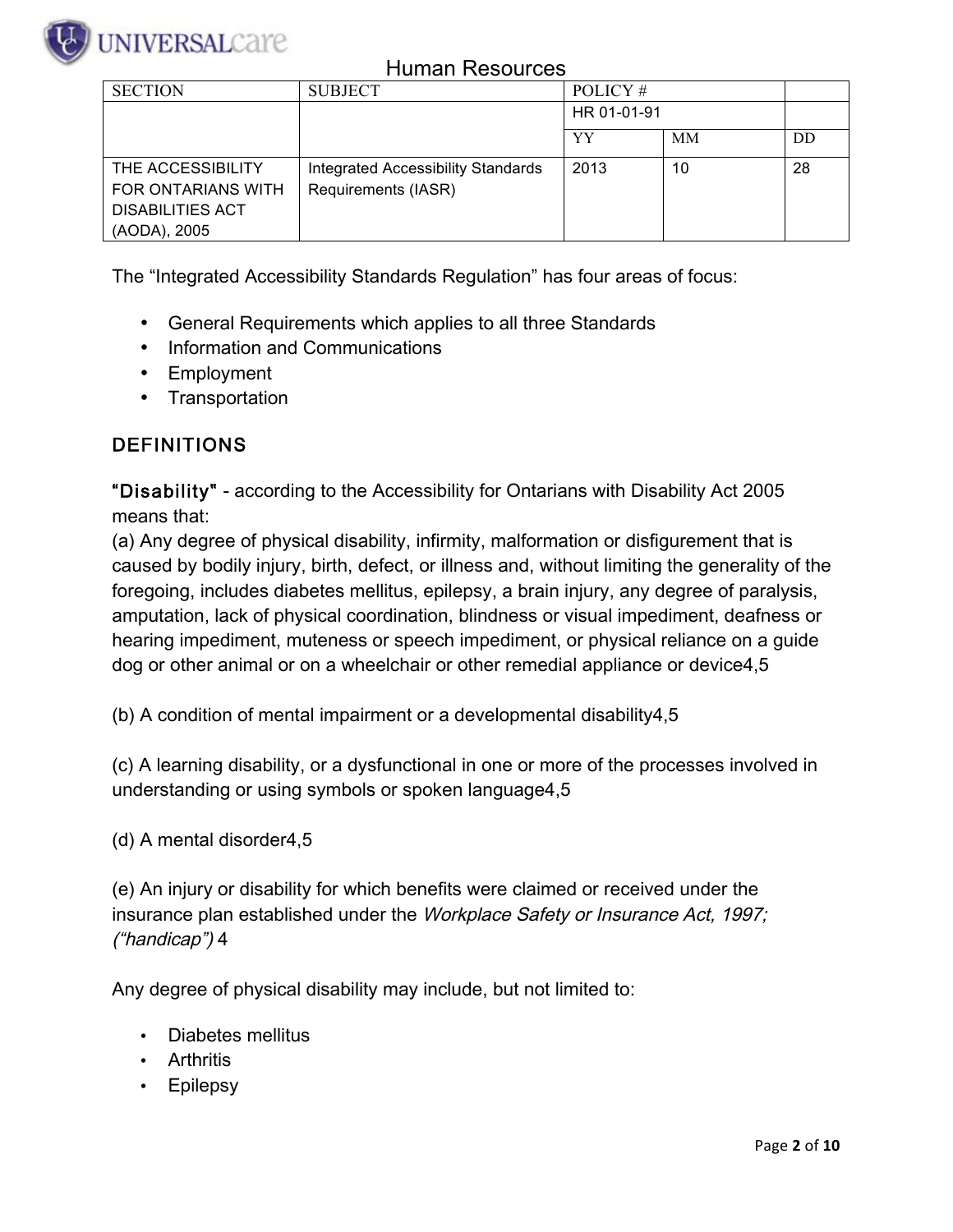

| <b>SECTION</b>          | <b>SUBJECT</b>                     | POLICY #    |           |    |
|-------------------------|------------------------------------|-------------|-----------|----|
|                         |                                    | HR 01-01-91 |           |    |
|                         |                                    | YY          | <b>MM</b> | DD |
| THE ACCESSIBILITY       | Integrated Accessibility Standards | 2013        | 10        | 28 |
| FOR ONTARIANS WITH      | Requirements (IASR)                |             |           |    |
| <b>DISABILITIES ACT</b> |                                    |             |           |    |
| (AODA), 2005            |                                    |             |           |    |

- A brain injury
- Any degree of paralysis
- Amputation
- Lack of physical coordination
- Blindness or partial visual loss
- Deafness or hard of hearing
- Both blind and deaf
- Muteness or speech impediment;
- A condition of mental impairment or a developmental disability.
- A learning disability or a dysfunction in one or more of the processes involved in understanding or using symbols or spoken language.
- A mental disorder.
- Breathing problems and use of O2
- An injury or disability for which benefits were claimed or received under the insurance plan established under the Workplace Safety & Insurance Act, 1997.

"Customer" - any member of the public who has access to an organization's goods, services or premises.

"Blind person" - means a person who because of blindness is dependent on a guide dog or white cane;

"Service animal" - if it is readily apparent that the animal is used by a person with a disability for reasons relating to his or her disability, i.e. a guide dog wearing a harness.

"Support Person" - means, in relation to a person with a disability, another person who accompanies him or her in order to help with communication, mobility, personal care or medical needs or with access to goods or services. Also note that, in use of Support Persons, if a participant fee is charged (e.g. admission or registration fee) departments must clearly post advance notice of the amount, if any, payable by the accompanying Support Person(5).

A "barrier" - anything that prevents a person with a disability from fully participating in all aspects of society because of his/her disability. A barrier can be physical or due to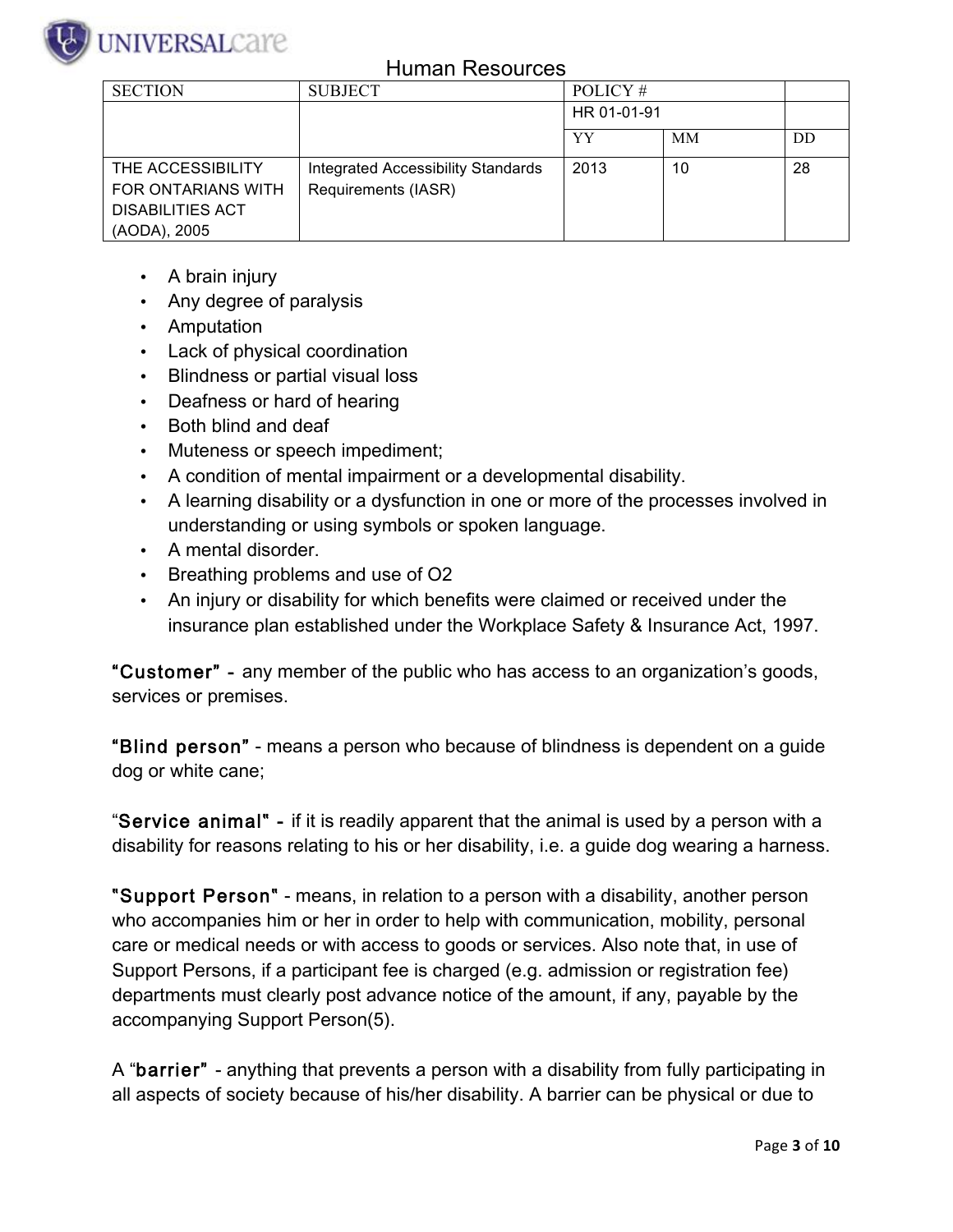

# VIVERSALCare

#### Human Resources

| <b>SECTION</b>          | <b>SUBJECT</b>                     | POLICY#     |           |    |
|-------------------------|------------------------------------|-------------|-----------|----|
|                         |                                    | HR 01-01-91 |           |    |
|                         |                                    | YY          | <b>MM</b> | DD |
| THE ACCESSIBILITY       | Integrated Accessibility Standards | 2013        | 10        | 28 |
| FOR ONTARIANS WITH      | Requirements (IASR)                |             |           |    |
| <b>DISABILITIES ACT</b> |                                    |             |           |    |
| (AODA), 2005            |                                    |             |           |    |

architectural design. Sometimes the way we communicate causes barriers, as can attitude, technology and policies and practices. Accessibility planning helps prevent, identify and remove those barriers.

 "Accessible Formats" - formats that are an alternative to standard print and are accessible to people with disabilities. . Accessible formats may include, but are not limited to accessible electronic audio format such as DVDs, CDs, Braille, text transcripts, large print, recorded audio, and other formats accessible to persons with disabilities.

"Self Service Kiosk" ‒ an interactive electronic terminal, including a point of sale device, intended for public use, and allows users to access one or more services or products or both; UniversalCare and its owned and managed homes shall have regard to the accessibility for persons with disabilities when designing, procuring or acquiring self-service kiosks.

"Accessibility Plan" ‒ a document approved by UniversalCare, Board of Directors and UniversalCare-AODA Council; such plan identifies and removes barriers to allow people with disabilities to access the services, policies, procedures and practices available within UniversalCare and owned and managed Homes; the plan meets the requirements under the enacted Standards of AODA and is made available to the public.

"Accessibility Standard" ‒ is the rule under AODA that persons and organizations shall follow to identify, remove and prevent barriers to accessibility of services, policies, procedures and practices.

"Web Content Accessibility Guidelines" ‒ the World Wide Web consortium, dated December 2008 and entitled "Web Content Accessibility Guidelines (WCAG) 2.0.

"Communications" - the term communications as it used in the Information and Communications Standard refers to the interaction between two or more people or entities when information is provided, sent or received.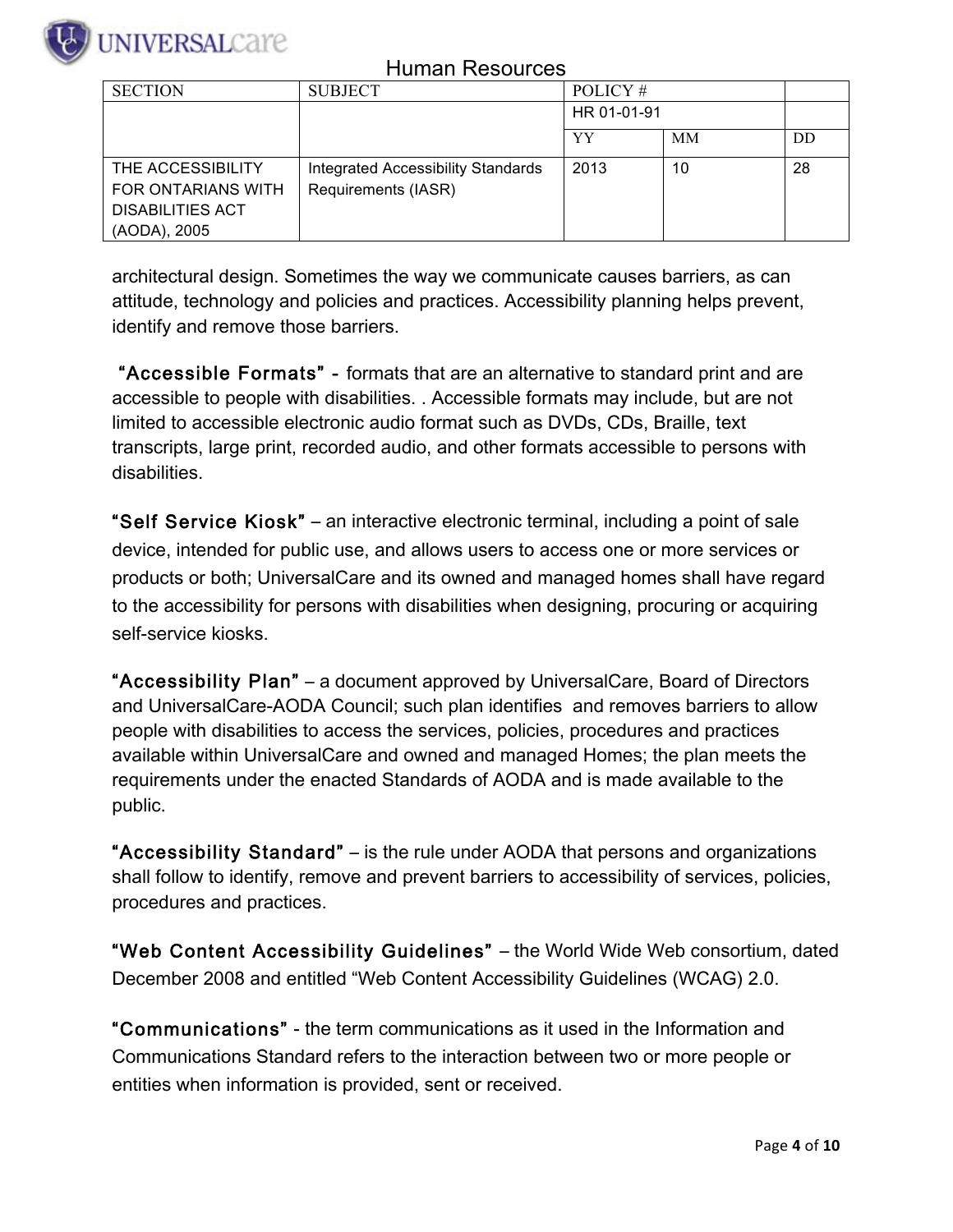

| <b>SECTION</b>          | <b>SUBJECT</b>                     | POLICY #    |           |    |
|-------------------------|------------------------------------|-------------|-----------|----|
|                         |                                    | HR 01-01-91 |           |    |
|                         |                                    | YY          | <b>MM</b> | DD |
| THE ACCESSIBILITY       | Integrated Accessibility Standards | 2013        | 10        | 28 |
| FOR ONTARIANS WITH      | Requirements (IASR)                |             |           |    |
| <b>DISABILITIES ACT</b> |                                    |             |           |    |
| (AODA), 2005            |                                    |             |           |    |

"Communication supports" - supports that individuals with disabilities may need to access information. Some examples include plain language formats, sign language, as well as reading out loud, captioning, or using written notes to communicate.

"Conversion ready" - refers to an electronic or digital format that assists conversion into an accessible format such as Braille, large print, audio cassettes, CDs, DVDs, etc.

"Information" - the term information as it is used in the Information and

Communications Standard refers to

knowledge, data and facts that convey meaning and that exist in any format such as text, audio, digital or images.

"As Soon As Practicable" - means as soon as possible given all of the circumstances after a person with a disability asks for the information in an accessible format or with communication supports.

### PURPOSE

The Integrated Accessibility Standard Requirements (IASR) developed under the Accessibility of Ontarians with Disabilities Act, 20015 (AODA) is an overarching policy and comprises:

- General Standards
- Information and Communication Standards
- Employment Standards
- Transportation Standards (IASR, O. Reg. 191/11)

This policy is in connection with Accessibility Standards for Customer Service, Ontario Regulation (429/07, 2007), also developed under AODA. (See CUSTOMER SERVICE STANDARD (Ontario Regulation 429/07) - HR 01-01-92).

#### **POLICY**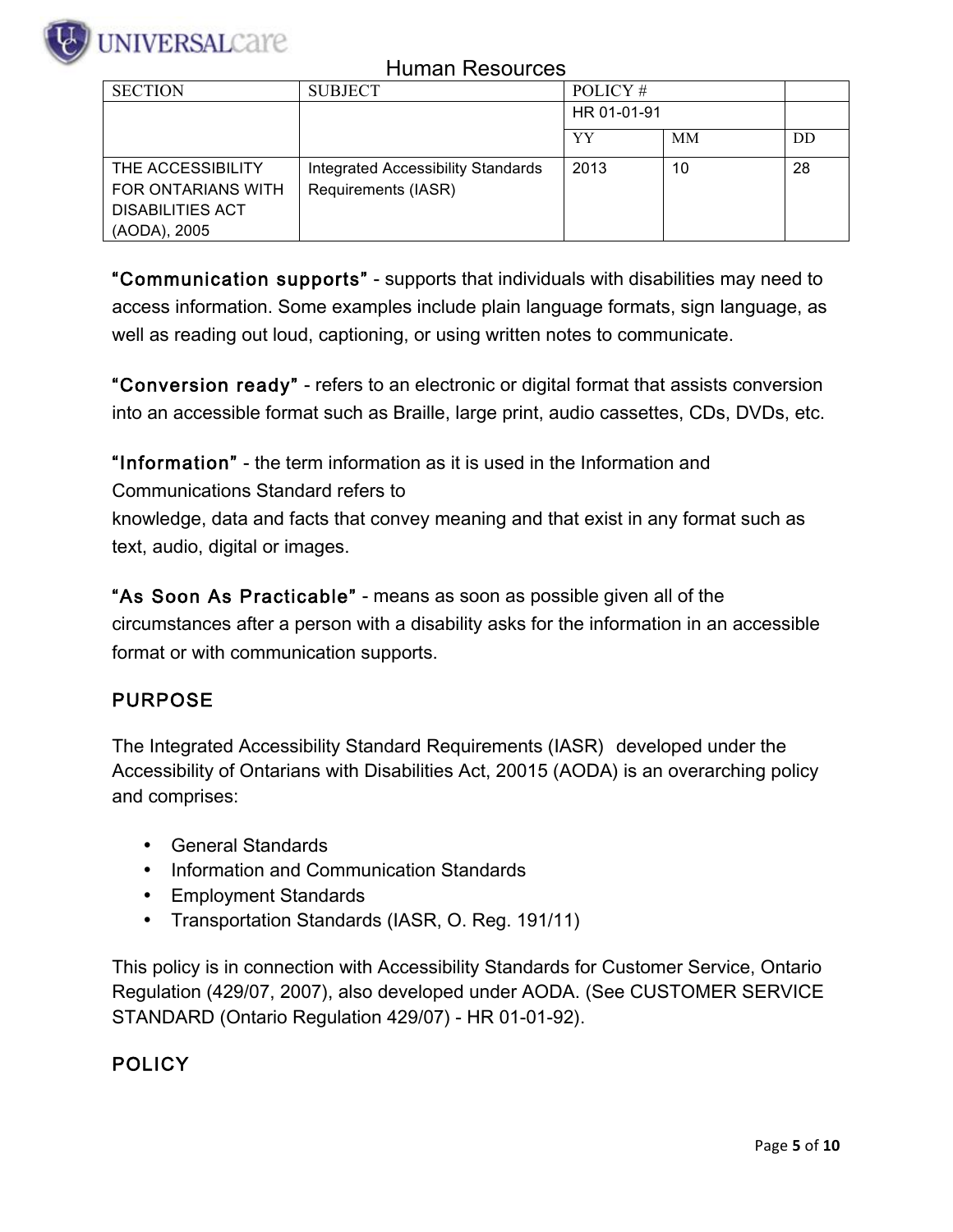

| <b>SECTION</b>          | <b>SUBJECT</b>                     | POLICY#     |           |    |
|-------------------------|------------------------------------|-------------|-----------|----|
|                         |                                    | HR 01-01-91 |           |    |
|                         |                                    | YY          | <b>MM</b> | DD |
| THE ACCESSIBILITY       | Integrated Accessibility Standards | 2013        | 10        | 28 |
| FOR ONTARIANS WITH      | Requirements (IASR)                |             |           |    |
| <b>DISABILITIES ACT</b> |                                    |             |           |    |
| (AODA), 2005            |                                    |             |           |    |

It is the policy of UniversalCare and the owned and managed Homes to respect and comply with The Integrated Accessibility Standards Regulation which establishes accessibility standards and introduces requirements for Information and Communications, Employment and Transportation.

This policy applies to all the organizations' staff who deal with the public or other third parties, as well as persons involved in developing the organization's policies, procedures and practices pertaining to the provision of goods and services to the public or other third parties, whether they do so as employees, volunteers, agents or otherwise. This policy also applies to physicians, volunteers, students and all others who have a working relationship with the Home(s) and the working relationship is consistent with the principles of independence, dignity, integration and equality of opportunity as set out in the Accessibility Standards for Customer Service, Ontario Regulation 429/07 (2007).

### **GUIDELINES**

#### Accessibility Multi-Year Plan

UniversalCare and the owned and managed Homes Multi-year Accessibility Plan outlines the commitment to identify, remove and prevent barriers, as well as meeting the requirements under AODA.

Accessibility Multi-Year Plan is a living document and will be:

- Reviewed yearly for compliance
- UniversalCare will post an annual Status Report on the progress of removing the barriers identified and measures taken to implement the Accessibility Multi-Year Plan
- Updated every 5 years
- Made public by posting it in a visible place, and on the website
- Upon request will be provided to any customer requesting it and in an accessible format, based on the need of the customer
- The revision and the updating will be done with feedback from UniversalCare, owned and managed Homes and UniversalCare-AODA Council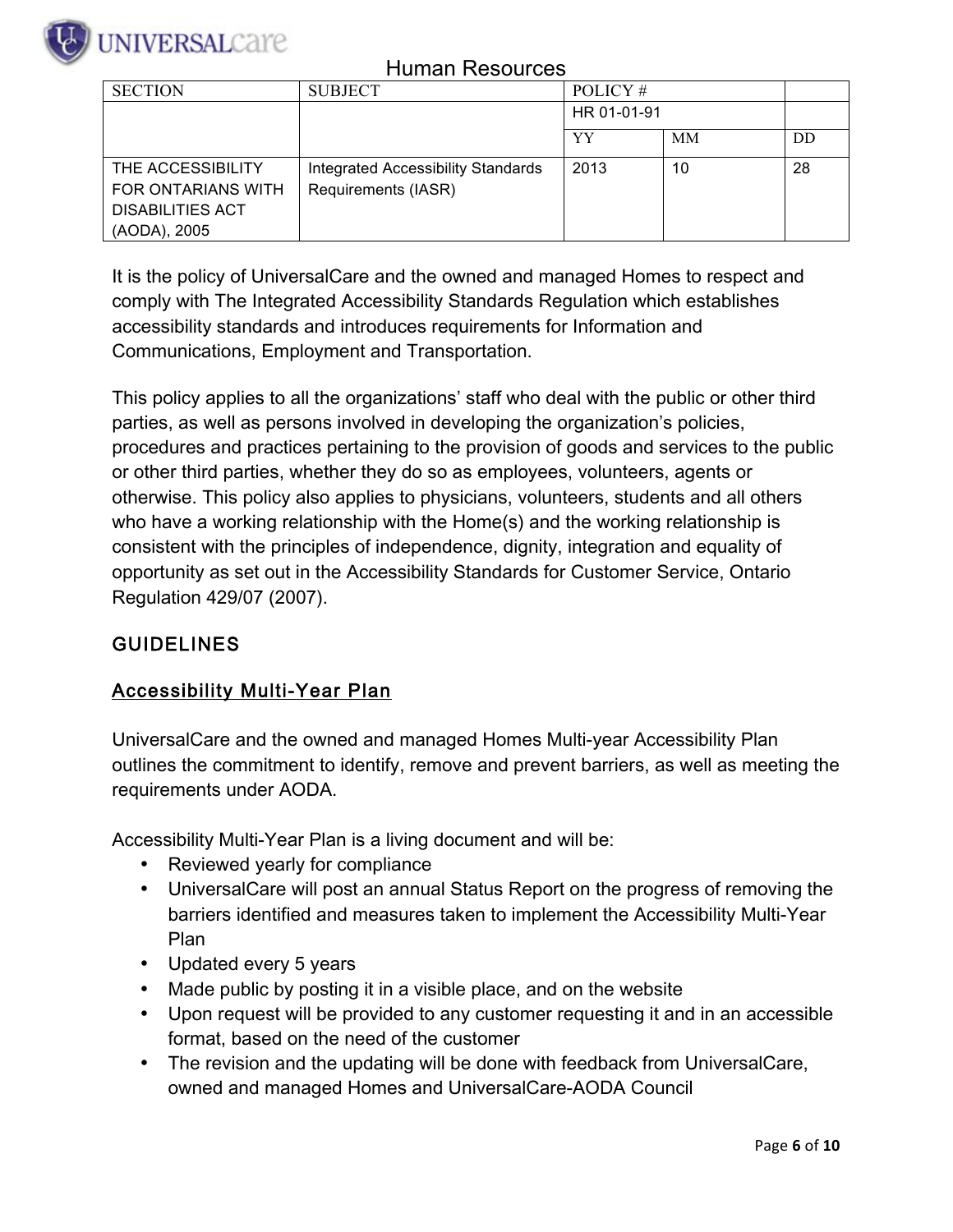

| <b>SECTION</b>          | <b>SUBJECT</b>                            | POLICY #    |    |    |
|-------------------------|-------------------------------------------|-------------|----|----|
|                         |                                           | HR 01-01-91 |    |    |
|                         |                                           | YY          | MМ | DD |
| THE ACCESSIBILITY       | <b>Integrated Accessibility Standards</b> | 2013        | 10 | 28 |
| FOR ONTARIANS WITH      | Requirements (IASR)                       |             |    |    |
| <b>DISABILITIES ACT</b> |                                           |             |    |    |
| (AODA), 2005            |                                           |             |    |    |

• The Accessibility Multi-Year Plan will be approved by UniversalCare-AODA Council, UniversalCare and the Board(s) of Directors

**Procurement/Self Service Kiosks:** UniversalCare shall incorporate accessibility features when designing, procuring or acquiring goods, services and self-service kiosks.

#### Emergency Information

UniversalCare and managed and owned Homes will provide to Emergency Procedures, plans or public safety information in an accessible format or with appropriate communication supports, as soon as practicable and upon request. This may include evacuation procedures and floor plans, information about alarms or information about other incidents that may threaten life, property, operations or the environment.

#### Workplace Emergency Response Information

UniversalCare and the owned and managed Homes shall provide individualized workplace emergency response information to employees who have a disability, if the disability is such that the individualized information is necessary and the employer is aware of the need for accommodation due to the employee's disability.

 If an employee who receives individualized workplace emergency response information requires assistance and with the employee's consent, the employer shall provide the workplace emergency response information to the person designated by the employer to provide assistance to the employee. UniversalCare and owned and managed Homes administration (the employer) shall provide the information required as soon as practicable after the employer becomes aware of the need for accommodation due to the employee's disability.

UniversalCare and owned and managed Homes administration (the employer) shall review the individualized workplace emergency response information,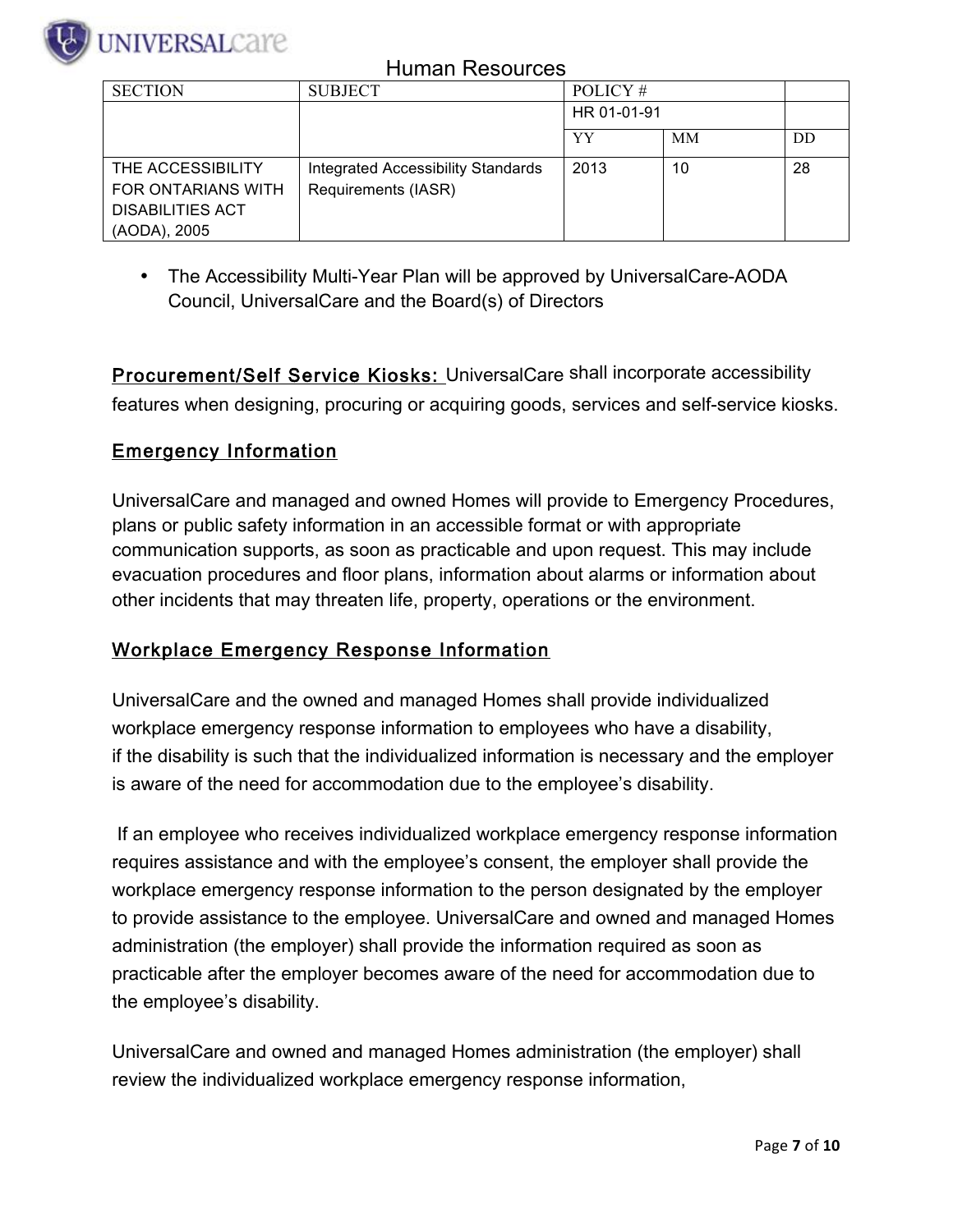

| <b>SECTION</b>          | <b>SUBJECT</b>                            | POLICY#     |           |    |
|-------------------------|-------------------------------------------|-------------|-----------|----|
|                         |                                           | HR 01-01-91 |           |    |
|                         |                                           | YY          | <b>MM</b> | DD |
| THE ACCESSIBILITY       | <b>Integrated Accessibility Standards</b> | 2013        | 10        | 28 |
| FOR ONTARIANS WITH      | Requirements (IASR)                       |             |           |    |
| <b>DISABILITIES ACT</b> |                                           |             |           |    |
| (AODA), 2005            |                                           |             |           |    |

- when the employee moves to a different location in the organization;
- when the employee's overall accommodations needs or plans are reviewed; and
- when the employer reviews its general emergency response policies.

(Integrated Accessibility Standards Regulation (IASR) Section 27. (1)

### **Training**

Training will be provided on the requirements of the Accessibility Standards referred to in the Integrated Accessibility Standards and on the Human Rights Code as it pertains to persons with disabilities to,

- all employees, and volunteers;
- all other persons who provide goods, services or facilities on behalf of the organization.
- third party contractors

Each organization under the umbrella of UniversalCare will keep records of the training and the attendance. The training will be done upon hire, annually thereafter and at request.

If any changes are made to the policies, procedures and practices, the training content will also be revised and will be provided to employees, volunteers, all other persons who provide goods, services or facilities on behalf of the organization and third party contractors.

#### Feedback

UniversalCare has processes in place for receiving and responding to feedback and will ensure that the processes are accessible to persons with disabilities by providing or arranging for accessible formats and communications supports, upon request.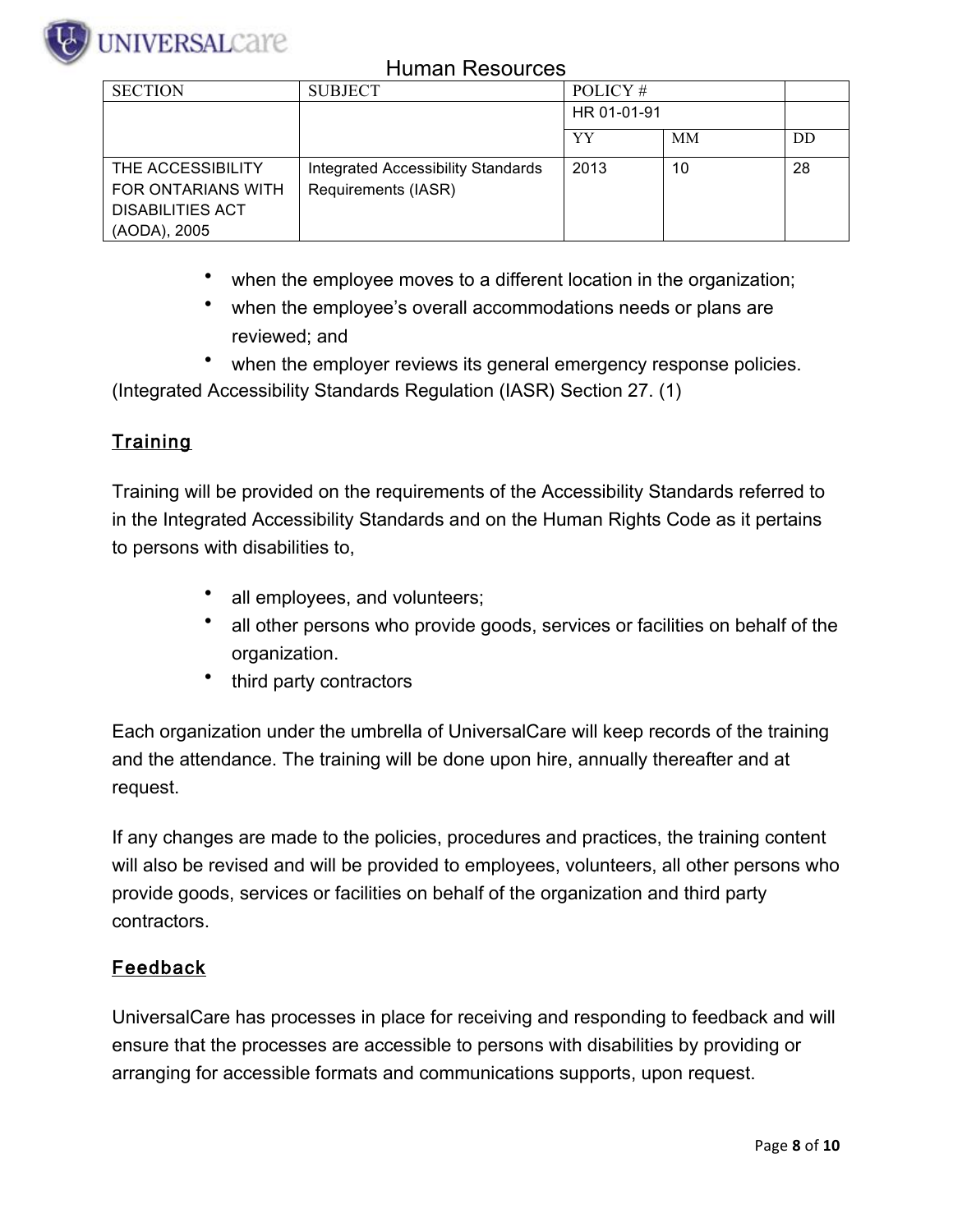

| <b>SECTION</b>          | <b>SUBJECT</b>                     | POLICY#     |           |    |
|-------------------------|------------------------------------|-------------|-----------|----|
|                         |                                    | HR 01-01-91 |           |    |
|                         |                                    | YY          | <b>MM</b> | DD |
| THE ACCESSIBILITY       | Integrated Accessibility Standards | 2013        | 10        | 28 |
| FOR ONTARIANS WITH      | Requirements (IASR)                |             |           |    |
| <b>DISABILITIES ACT</b> |                                    |             |           |    |
| (AODA), 2005            |                                    |             |           |    |

This will allow that the feedback processes are available to people with disabilities in accessible formats or with appropriate communication supports, on request and will notify the public.

#### Accessible Formats and Communication Supports

UniversalCare and managed and owned Homes, upon request will provide or arrange for the provision of accessible formats and communication supports for persons with disabilities. This will be performed in a timely manner that takes into account the person's accessibility needs due to disability and where applicable at a cost that is no more than the regular cost charged to other persons without disabilities.

#### Website and Web Content

Websites and internet websites controlled directly UniversalCare, or through a contract relationship that allows for modification, will confirm to the World Wide Web Consortium Web Content Accessibility Guidelines (WCAG) 2.0, at Level A and AA (in accordance with the Information and Communication Standard).

#### Employment

UniversalCare, owned and managed and Homes will create a working environment that respects the requirements set out in the Employment Standard and Ontario Human Rights Code to accommodate people with disabilities.

This will apply to recruitment policies, procedures and processes, performance management, return to work, redeployment, career development and individual accommodation plans.

#### Continuous Quality Improvement

Revision of the program will be reviewed annually for the content and the effectiveness. This will include: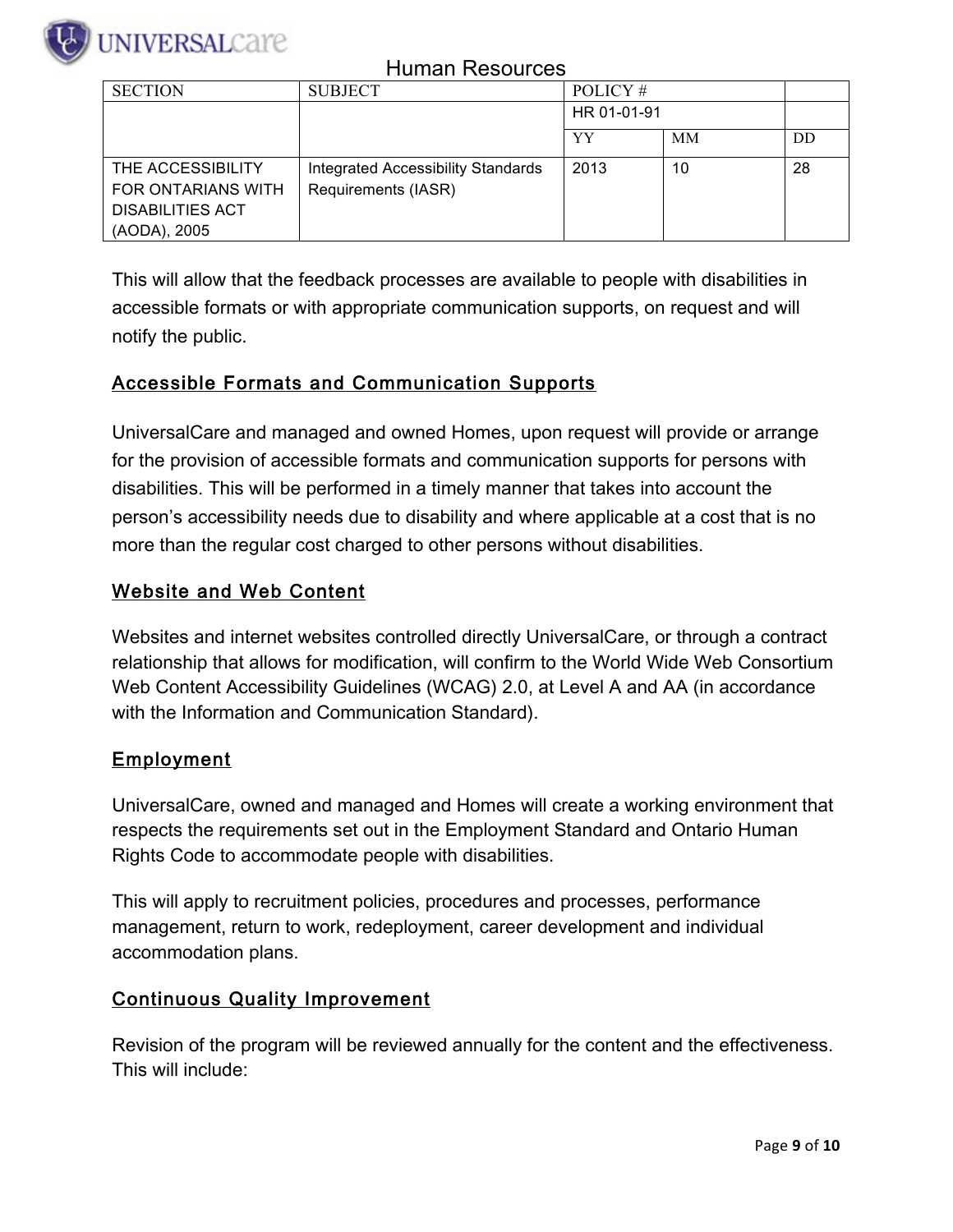

| <b>SECTION</b>          | <b>SUBJECT</b>                            | POLICY#     |    |    |
|-------------------------|-------------------------------------------|-------------|----|----|
|                         |                                           | HR 01-01-91 |    |    |
|                         |                                           | YY          | MМ | DD |
| THE ACCESSIBILITY       | <b>Integrated Accessibility Standards</b> | 2013        | 10 | 28 |
| FOR ONTARIANS WITH      | Requirements (IASR)                       |             |    |    |
| <b>DISABILITIES ACT</b> |                                           |             |    |    |
| (AODA), 2005            |                                           |             |    |    |

- Policies and Procedures
- Accessibility Multi-Year Plan
- Feedback (Resident/Employee Survey)

| <b>Revision Date</b> | <b>Related Policies and Procedures</b>               |
|----------------------|------------------------------------------------------|
| Day/Year/Month       | <b>CUSTOMER SERVICE STANDARD (Ontario Regulation</b> |
| 20/2014/06           | 429/07)-HR 01-01-92                                  |
|                      | UniversalCare - Accessibility for Ontarians with     |
|                      | Disability Council- HR 01-01-95- CQI 01-21           |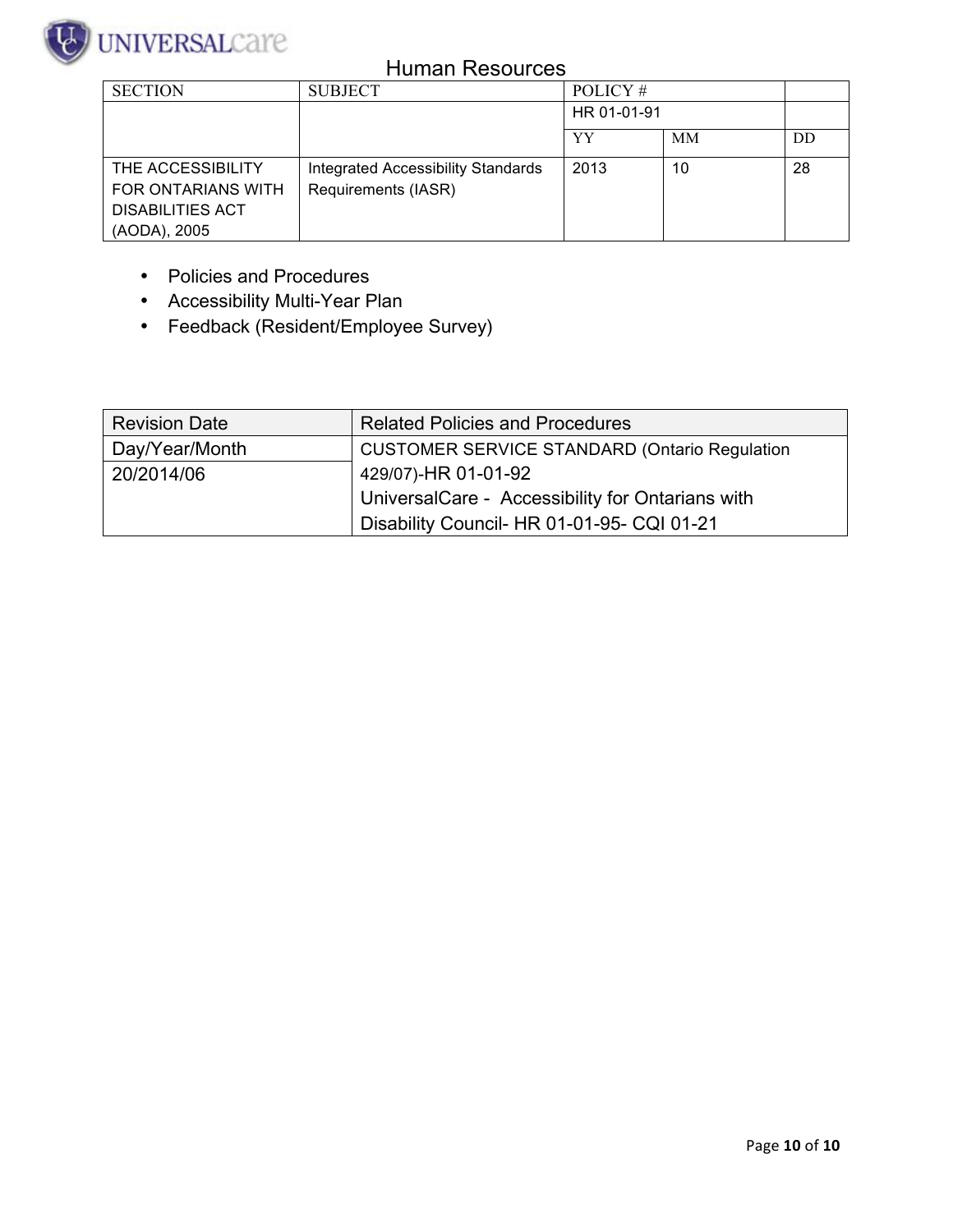#### **Accessibility Statement of Commitment**

Universal Care is committed to making its owned and managed Long Term Care and Retirement Homes accessible to individuals with disabilities by compassionately caring for our residents, patients and staff and meeting or exceeding the standards set out in the Accessibility for Ontarians with Disabilities Act, 2005.

This commitment will be integrated wherever possible and will ensure that persons with disabilities will benefit from same services and quality available to our residents, staff, volunteers, visitors and contractors without disabilities.

#### Pathway to excellence in achieving the Multi-year Accessibility Plan Aim:

This multi-year Accessibility Plan is developed in accordance with the Integration Accessibility Standards Regulation under the *Accessibility for Ontarians with Disabilities Act, 2005.* It incorporates the intentions UniversalCare has to meet its obligations under the *Ontarians with Disabilities Act, 2001*. The Plan describes the measures that UniversalCare took, or will take over the six year period from 2012-2018 to identify, remove and prevent barriers to people with disabilities including staff, residents, volunteers, third party contractors, visitors. The plan will be guided by the UniversalCare - Accessibility for Ontarians with Disability Council.

UniversalCare and the owned and managed Homes are working towards meeting AODA requirements, both presently and in the future. The timeline below shows the upcoming requirements from the Province, with ultimate goal to make Ontario accessible.

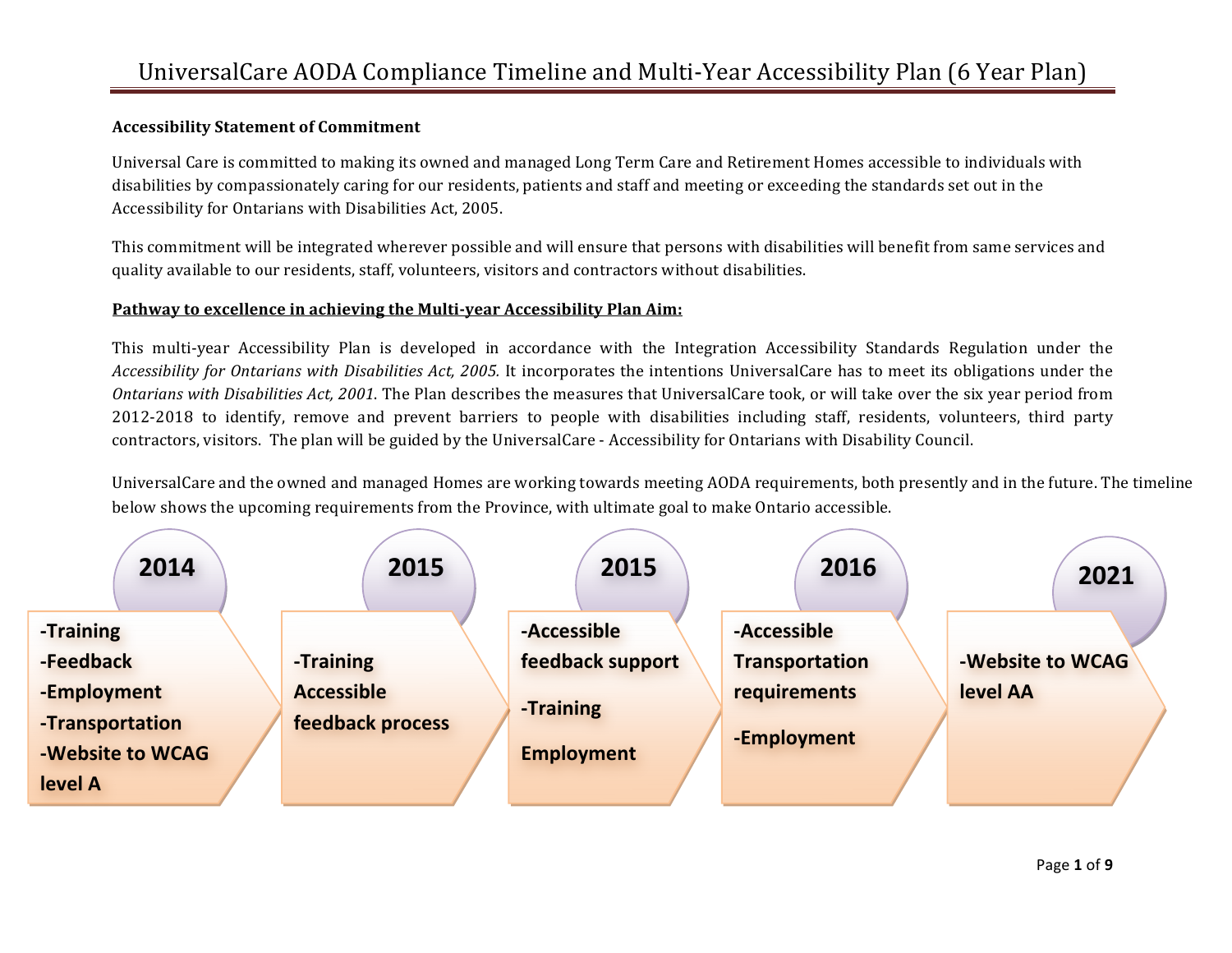# UniversalCare AODA Compliance Timeline and Multi-Year Accessibility Plan (6 Year Plan)

UniversalCare Accessibility for Ontarians with Disability Council with representation from each Home, corporate staff, managers, front line staff, volunteers, resident and family from owned and managed homes worked towards developing the Multi-year Accessibility Plan to meet the requirements under Integrated Accessibility Standards Regulation (IASR) and The Accessibility for Ontarians with Disabilities Act (AODA). The following table highlights the requirements and the planned actions with the respective timelines.

A "**barrier"** is anything that prevents a person with a disability from fully participating in all aspects of society because of his or her disability. A barrier can be physical or due to architectural design. Sometimes the way we communicate causes barriers, as can attitude, technology and policies. Accessibility planning helps prevent, identify and remove those barriers

| <b>CUSTOMER SERVICE STANDARD</b>                                                               |                                                                                                                                                                                                                                                                                 |  |  |
|------------------------------------------------------------------------------------------------|---------------------------------------------------------------------------------------------------------------------------------------------------------------------------------------------------------------------------------------------------------------------------------|--|--|
| Report on measures taken in 2012-2013                                                          |                                                                                                                                                                                                                                                                                 |  |  |
| Action - Provide accessible customer service to people with disabilities<br><b>Requirement</b> |                                                                                                                                                                                                                                                                                 |  |  |
| <b>Assistive Devices</b>                                                                       | UniversalCare and the owned and managed Homes will ensure that our staff are trained<br>and familiar with various assistive devices we have on site or that we provide that may<br>be used by customers with disabilities while accessing our goods or services.<br>(Completed) |  |  |
| Communication                                                                                  | We will communicate with people with disabilities in ways that take into account their<br>disability. (Completed and ongoing)                                                                                                                                                   |  |  |
| <b>Service animals</b>                                                                         | We welcome people with disabilities and their service animals. Service animals are<br>allowed on the parts of our premises that are open to the public. (Completed and<br>ongoing)                                                                                              |  |  |
| <b>Support persons</b>                                                                         | A person with a disability who is accompanied by a support person will be allowed to<br>have that person accompany them on our premises.<br>Fees will not be charged for support persons<br>(Completed and ongoing)                                                             |  |  |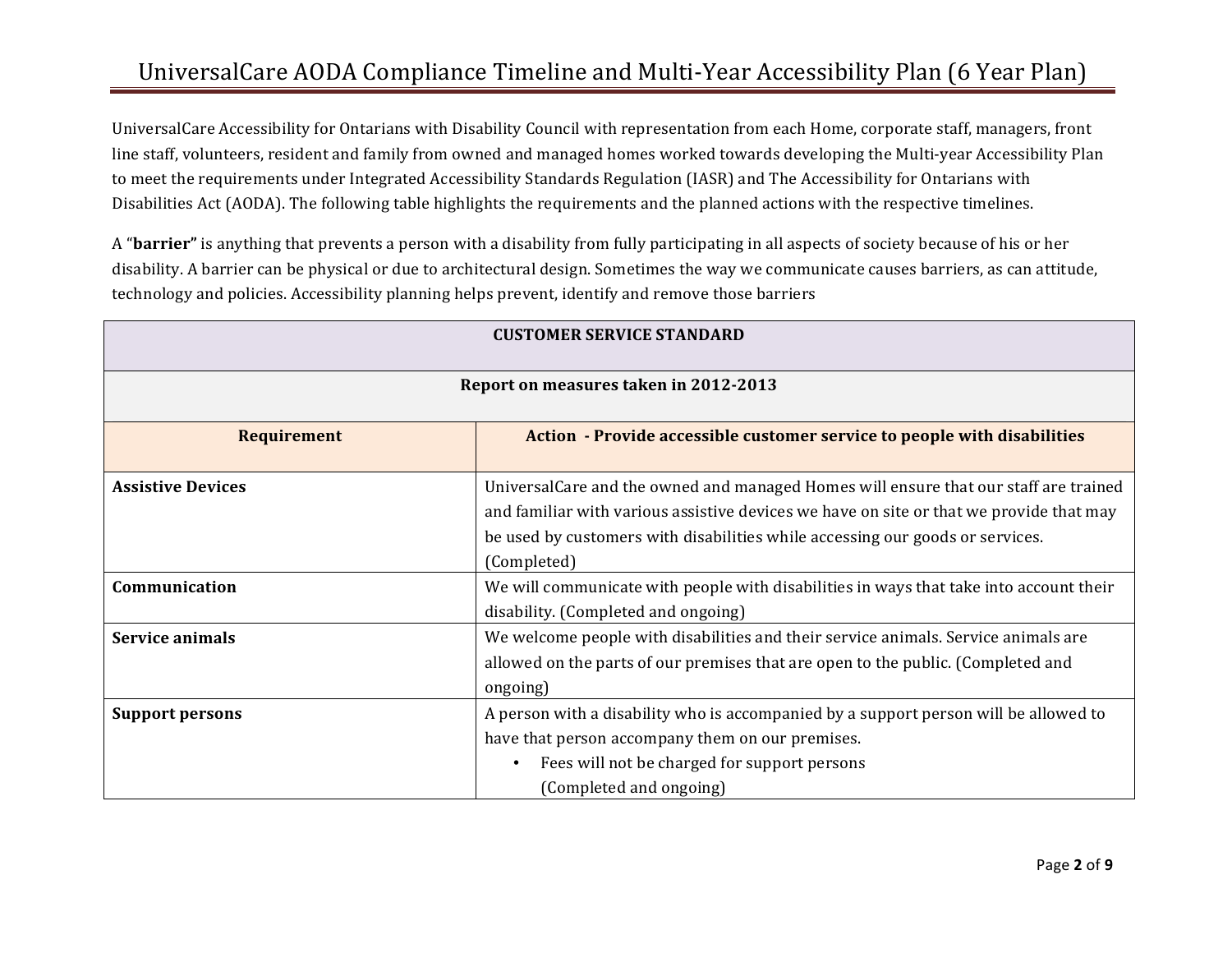| Notice of temporary disruption | In the event of a planned or unexpected disruption to services or facilities for          |
|--------------------------------|-------------------------------------------------------------------------------------------|
|                                | customers with disabilities:                                                              |
|                                | Elevator<br>$\bullet$                                                                     |
|                                | Telephone                                                                                 |
|                                | Meal delivery                                                                             |
|                                | Accessible doors malfunction                                                              |
|                                | Mechanical lifts                                                                          |
|                                | No assistive devices available                                                            |
|                                | Electrical beds malfunction                                                               |
|                                | UniversalCare will notify customers promptly. This clearly posted notice will include     |
|                                | information about the reason for the disruption, its anticipated length of time, and a    |
|                                | description of alternative facilities or services, if available.                          |
|                                | The notice will be placed at:                                                             |
|                                | Reception (where available),                                                              |
|                                | Family/Residents Communication Board                                                      |
|                                | <b>Communication Centre/Nursing Station</b>                                               |
|                                | (Completed and ongoing)                                                                   |
| <b>Training</b>                | UniversalCare will provide training to employees, volunteers and others who deal with     |
|                                | the public or other third parties on our behalf.                                          |
|                                | Individuals in the following positions will be trained:                                   |
|                                | <b>Senior Managers</b><br>$\bullet$                                                       |
|                                | <b>Registered Dieticians</b>                                                              |
|                                | Attending Physicians/RN/EC                                                                |
|                                | Pharmacy                                                                                  |
|                                | <b>UniversalCare Staff</b>                                                                |
|                                | Administrator/General Manager                                                             |
|                                | This training will be provided to staff within 30 days from hiring and yearly thereafter. |
|                                | Training will include:                                                                    |
|                                | An overview of the Accessibility for Ontarians with Disabilities Act, 2005 and            |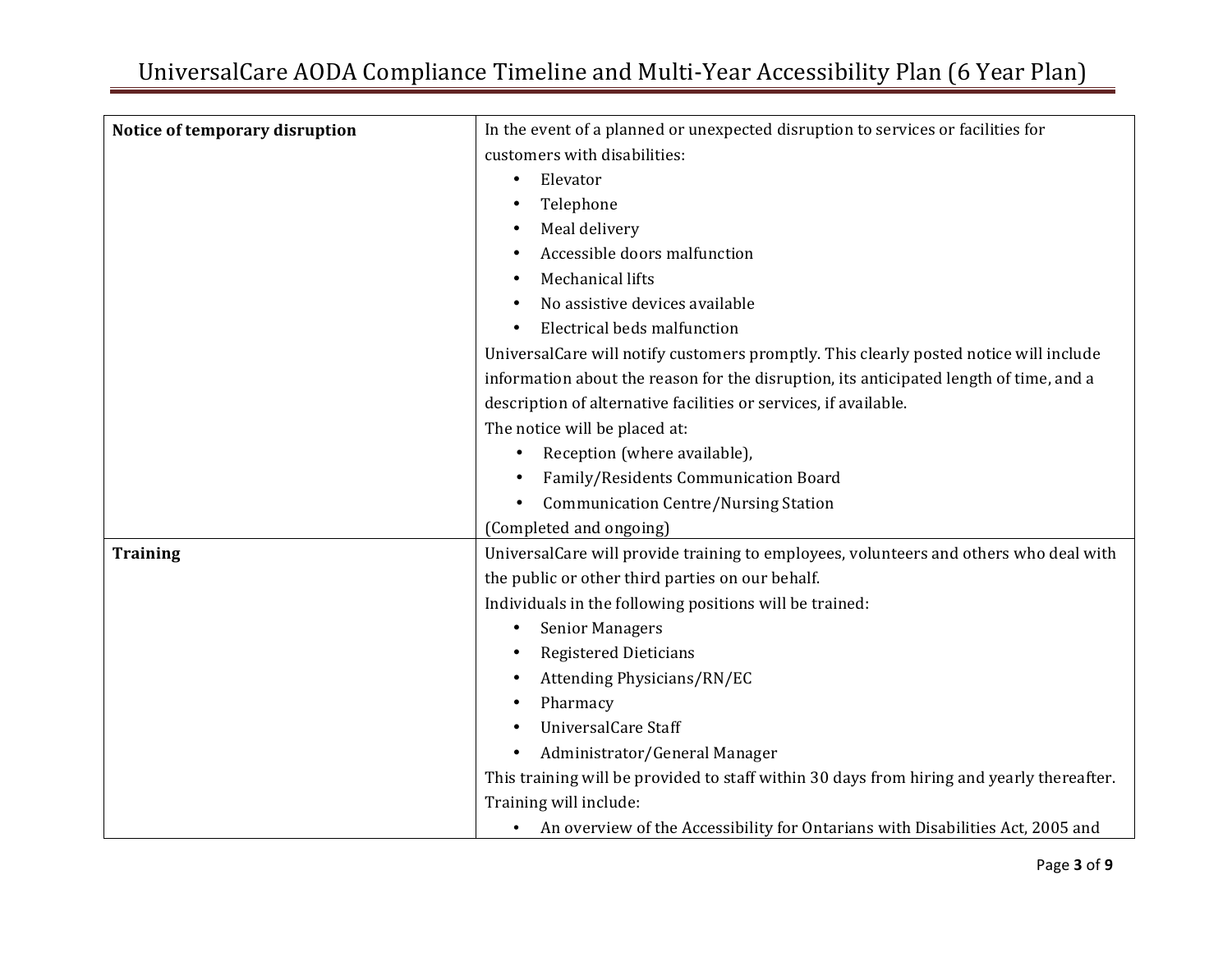|                                                | the requirements of the customer service standard<br>UniversalCare's owned/managed Home plan related to the customer service<br>standard.<br>How to interact and communicate with people with various types of disabilities<br>How to interact with people with disabilities who use an assistive device or<br>require the assistance of a service animal or a support person<br>How to use the TTY, wheelchair lifts, available on-site or otherwise that may<br>help with providing goods or services to people with disabilities<br>What to do if a person with a disability is having difficulty in accessing<br>UniversalCare's owned/managed Home goods and services<br>Staff will also be trained when changes are made to UniversalCare accessible<br>customer service plan.<br>(Completed and ongoing) |
|------------------------------------------------|-----------------------------------------------------------------------------------------------------------------------------------------------------------------------------------------------------------------------------------------------------------------------------------------------------------------------------------------------------------------------------------------------------------------------------------------------------------------------------------------------------------------------------------------------------------------------------------------------------------------------------------------------------------------------------------------------------------------------------------------------------------------------------------------------------------------|
| <b>Feedback process</b>                        | Customers who wish to provide feedback on the way UniversalCare provides goods and<br>services to people with disabilities can e-mail, verbally, suggestion box, feedback card,<br>by mail.                                                                                                                                                                                                                                                                                                                                                                                                                                                                                                                                                                                                                     |
|                                                | All feedback, including complaints, will be directed to the Administrator                                                                                                                                                                                                                                                                                                                                                                                                                                                                                                                                                                                                                                                                                                                                       |
|                                                | Customers can expect to hear back within 10 days                                                                                                                                                                                                                                                                                                                                                                                                                                                                                                                                                                                                                                                                                                                                                                |
|                                                | (Completed and ongoing)                                                                                                                                                                                                                                                                                                                                                                                                                                                                                                                                                                                                                                                                                                                                                                                         |
| <b>Modifications to this or other policies</b> | Any policy of UniversalCare that does not respect and promote the dignity and                                                                                                                                                                                                                                                                                                                                                                                                                                                                                                                                                                                                                                                                                                                                   |
|                                                | independence of people with disabilities will be modified or removed.                                                                                                                                                                                                                                                                                                                                                                                                                                                                                                                                                                                                                                                                                                                                           |
|                                                | (Completed and ongoing)                                                                                                                                                                                                                                                                                                                                                                                                                                                                                                                                                                                                                                                                                                                                                                                         |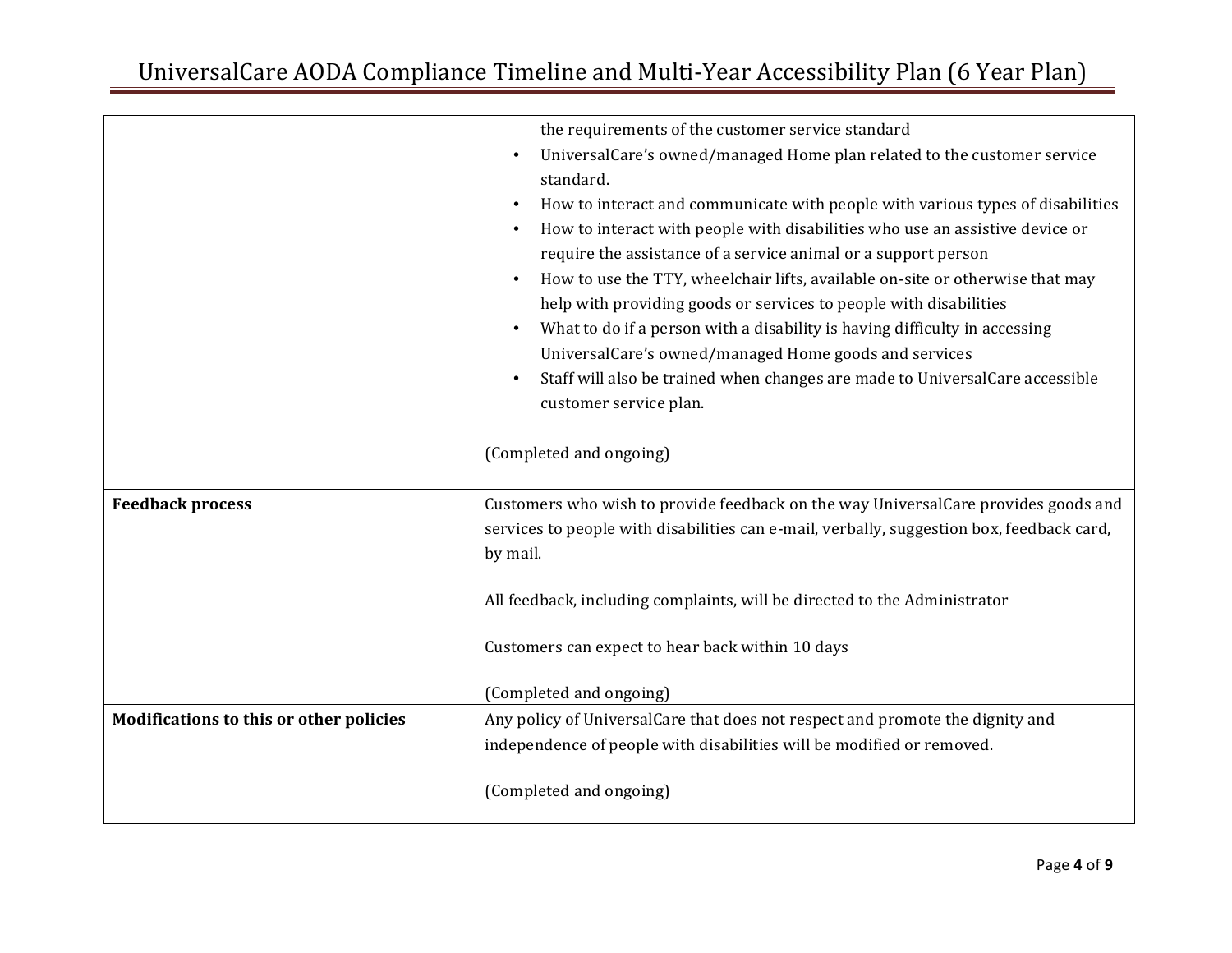| <b>GENERAL</b>                               |                                                                                            |
|----------------------------------------------|--------------------------------------------------------------------------------------------|
| <b>Requirement</b>                           | <b>Action Plan</b>                                                                         |
| <b>January 1, 2014</b>                       |                                                                                            |
| <b>Accessibility Policies and Procedures</b> | UniversalCare and the owned/managed Homes will:                                            |
|                                              | Review Policies and Procedures in place                                                    |
|                                              | Create any new Policies and Procedures to comply with AODA and IASR                        |
| Training on the IASR and Human Rights Code   | UniversalCare and the owned/managed Homes will:                                            |
|                                              | Revise and update present education and training material to comply with AODA and<br>IASR. |
|                                              | Develop, deliver and monitor training on the IASR and Human Rights Code for all            |
|                                              | managers, employees, volunteers, third party contracted services that are providing        |
|                                              | services to any of the locations owned or managed by UniversalCare.                        |
|                                              |                                                                                            |
| <b>Time lines and activities</b>             | UniversalCare and the owned and managed Homes will:                                        |
|                                              | Implement the UniversalCare-AODA Council to review, strategize and make                    |
|                                              | recommendations based on AODA and IASR Standards.                                          |
|                                              | Ensures that there is front line staff, resident and family representative at              |
|                                              | UniversalCare-AODA Council meetings.                                                       |
|                                              | Strategy meeting to identify any new barriers and opportunities to overcome the            |
|                                              | barriers.                                                                                  |
| INFORMATION AND COMMUNICATION REQUIREMENTS   |                                                                                            |
| <b>Requirement</b>                           | <b>Action Plan</b>                                                                         |
|                                              |                                                                                            |
| <b>January 1, 2014</b>                       |                                                                                            |
| <b>Accessible feedback process</b>           | UniversalCare and the owned and managed Homes will:                                        |
|                                              | Review current feedback processes to make sure that the way people offer feedback          |
|                                              | about programs and services is accessible, with accessible formats to people with          |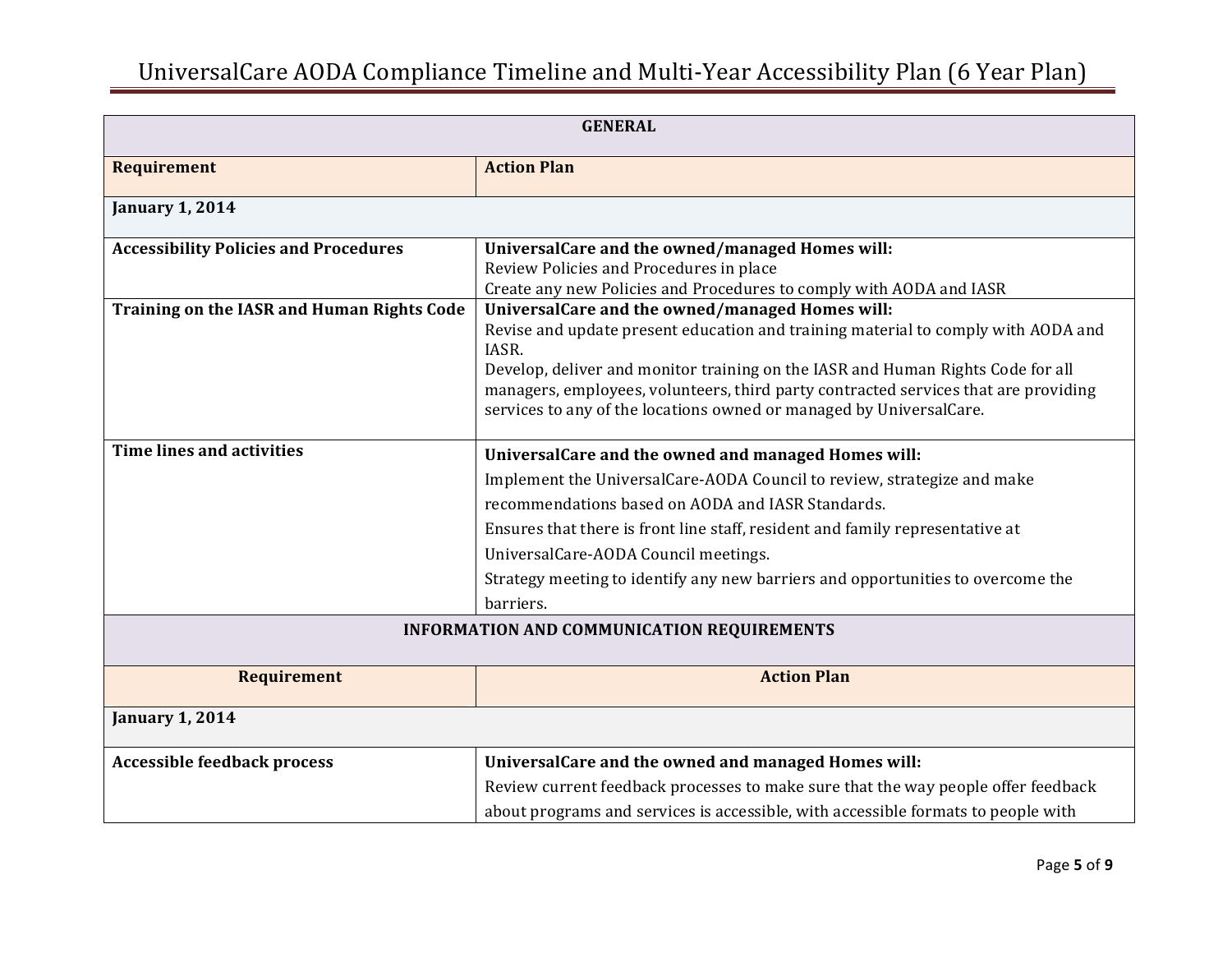|                                                 | disabilities, or communication supports available upon request                           |
|-------------------------------------------------|------------------------------------------------------------------------------------------|
|                                                 | Include opportunities for improvement in future customer service initiatives             |
|                                                 | Inform staff and the public about the availability of accessible feedback processes      |
| <b>Accessible formats and communication</b>     | UniversalCare and the owned and managed Homes will:                                      |
| supports                                        | Establish corporate standards to provide accessible formats of information or            |
|                                                 | communications supports, upon request                                                    |
|                                                 | Develop guidelines to help staff achieve these corporate accessible information          |
|                                                 | standards                                                                                |
|                                                 | Inform managers, staff, volunteers, third party contracted services and the public about |
|                                                 | the availability of information in accessible formats or with communication supports,    |
|                                                 | upon request                                                                             |
|                                                 | Ask the person requesting the information, what are the accessible formats for           |
|                                                 | communication                                                                            |
| <b>Accessible websites and web content: New</b> | UniversalCare and the owned and managed Homes will:                                      |
| websites and web content to                     | Develop a strategy to ensure new websites created after January 1, 2014 and web          |
| WCAG 2.0 Level A                                | content on those sites conform to WCAG 2.0 Level A*                                      |
|                                                 | Inform staff about the accessibility standards and features on the websites              |
|                                                 |                                                                                          |
| Language barriers                               | UniversalCare and the owned and managed Homes will:                                      |
|                                                 | Identify interpreter services that are available in the community                        |
|                                                 | Keep an update roster of the language bank spoken within corporate and the               |
|                                                 | owned/managed Homes                                                                      |
| Increase messaging with residents within        | UniversalCare and the owned and managed Homes will:                                      |
| owned and managed Homes                         | Identify volunteers and support one on one interaction with residents during transition  |
|                                                 | periods, such as admission and readmission                                               |
|                                                 | Large maps and effective signs                                                           |
|                                                 | Residents: use pictorial messaging                                                       |
|                                                 |                                                                                          |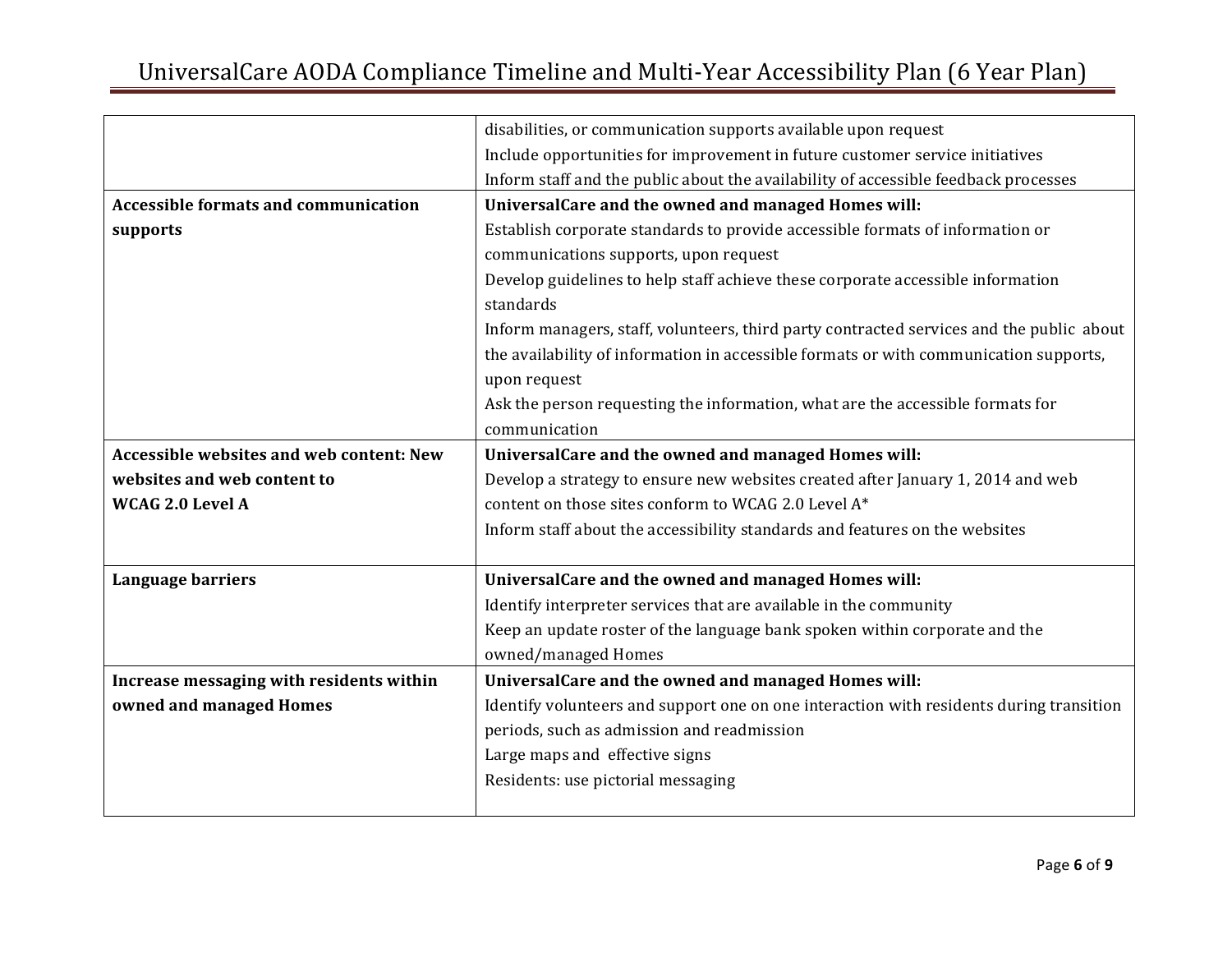| <b>January 1, 2018</b>                                        |                                                                                       |  |
|---------------------------------------------------------------|---------------------------------------------------------------------------------------|--|
| <b>Accessible formats and communication</b>                   | UniversalCare and the owned and managed Homes will:                                   |  |
| supports                                                      | <b>Educational libraries</b>                                                          |  |
|                                                               | Increase use of pictorial signs                                                       |  |
|                                                               | Visitors hotline                                                                      |  |
|                                                               | Audible elevators                                                                     |  |
|                                                               | Sign language education                                                               |  |
|                                                               | TTYs with large visual displays                                                       |  |
|                                                               | Braille communications in elevators                                                   |  |
|                                                               |                                                                                       |  |
| <b>EMPLOYMENT</b>                                             |                                                                                       |  |
| <b>Requirement</b>                                            | <b>Action Plan</b>                                                                    |  |
| <b>January 1, 2014</b>                                        |                                                                                       |  |
| Accessible employment practices,                              | UniversalCare and the owned and managed Homes will:                                   |  |
| <b>Recruitment, Assessment or Selection</b><br><b>Process</b> | Review and make necessary changes to employment policies and processes to provide:    |  |
|                                                               | Accommodation to the needs of its employees with disabilities as required under the   |  |
|                                                               | Ontario Human Rights Code.                                                            |  |
|                                                               | Accommodations in the recruitment, assessment and selection process                   |  |
|                                                               | Employee supports<br>$\bullet$                                                        |  |
|                                                               | Return-to-work processes with accommodation plans (this will not replace,             |  |
|                                                               | hinder or override the return to work process under WSIB (Workplace Safety Insurance  |  |
|                                                               | Act, 1997) or any other statue)                                                       |  |
|                                                               | Performance management, career development and redeployment<br>$\bullet$              |  |
|                                                               | Accommodations in the performance management: continuing to consider the<br>$\bullet$ |  |
|                                                               | accessibility needs of employees with disabilities when performing performance        |  |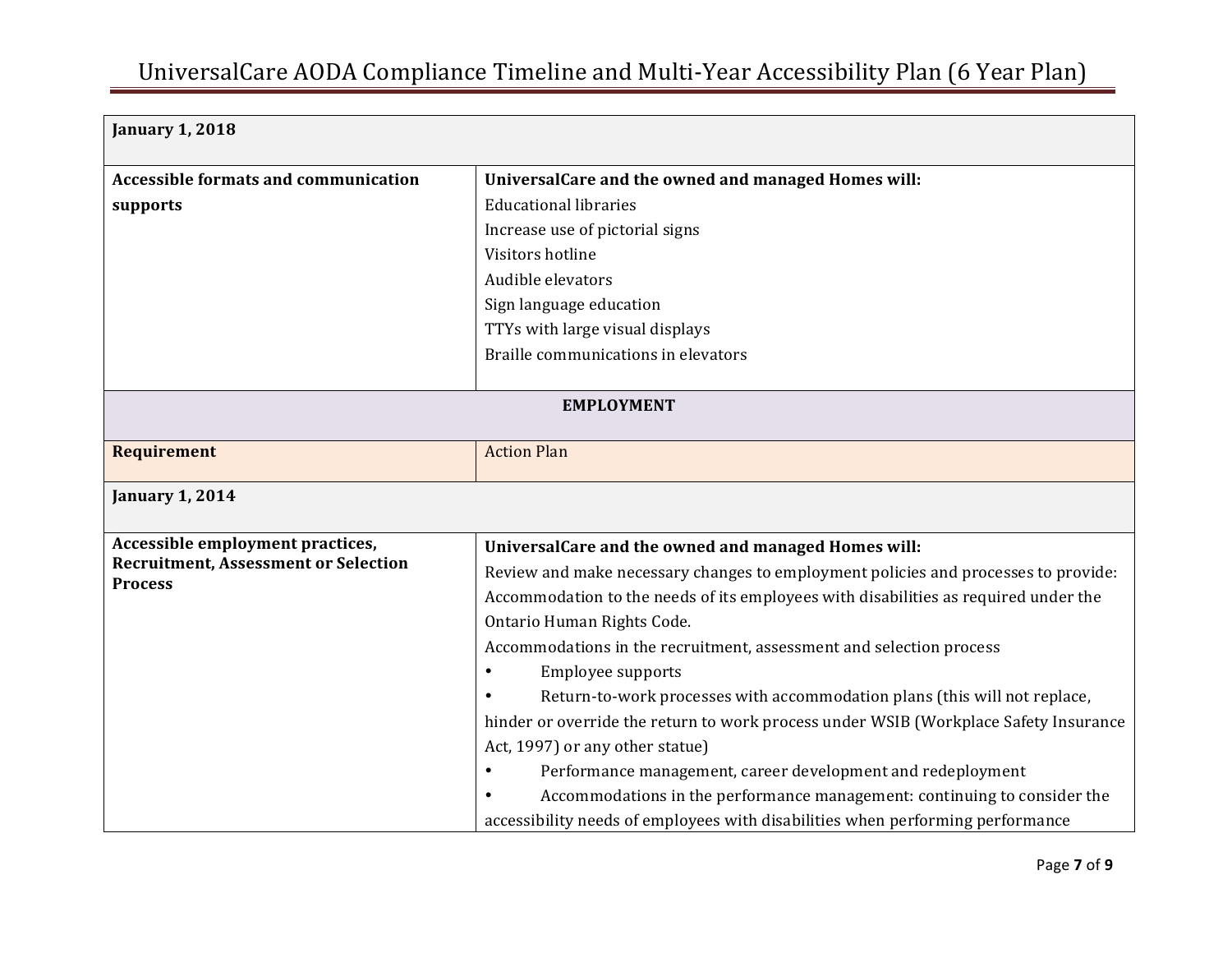|                                                               | reviews, and/or career development, advancement and redeployment of<br>$\bullet$                        |
|---------------------------------------------------------------|---------------------------------------------------------------------------------------------------------|
|                                                               | employees                                                                                               |
|                                                               | Inform managers, staff and applicants for employment about employment                                   |
|                                                               | policies that provide supports to persons with disabilities                                             |
|                                                               | Inform employees of any changes to policies for accommodating employees                                 |
|                                                               | with disabilities.<br>Ensure that applicants for employment:                                            |
|                                                               | Are notified when they are individually selected to participate in the assessment                       |
|                                                               | or selection process and                                                                                |
|                                                               | That accommodation for disabilities is made available upon request in relation                          |
|                                                               | to the materials or processes to be used.                                                               |
|                                                               | Appropriate accommodation will be identified                                                            |
|                                                               | When presenting offers of employment, the potential employee will be notified                           |
|                                                               | of policies, procedures and practices to employees with disabilities.                                   |
| <b>January 1, 2015</b>                                        |                                                                                                         |
|                                                               |                                                                                                         |
| Accessible employment practices                               | UniversalCare and the owned and managed Homes will:                                                     |
|                                                               | Leadership roles for diverse population<br>$\bullet$                                                    |
|                                                               | Partnerships with community organizations, high schools, colleges and                                   |
|                                                               | universities                                                                                            |
|                                                               | Attend career fair(s)<br>$\bullet$                                                                      |
|                                                               |                                                                                                         |
| <b>January 1, 2015</b>                                        |                                                                                                         |
|                                                               |                                                                                                         |
| <b>Recruitment, Assessment or Selection</b><br><b>Process</b> | Review Policies, Procedures and Practices regarding staff recruitment and<br>$\bullet$                  |
|                                                               | modify to meet the requirements under IASR Employment standard                                          |
|                                                               | consult with individuals who request accommodations and will provide for appropriate<br>accommodations. |
|                                                               |                                                                                                         |